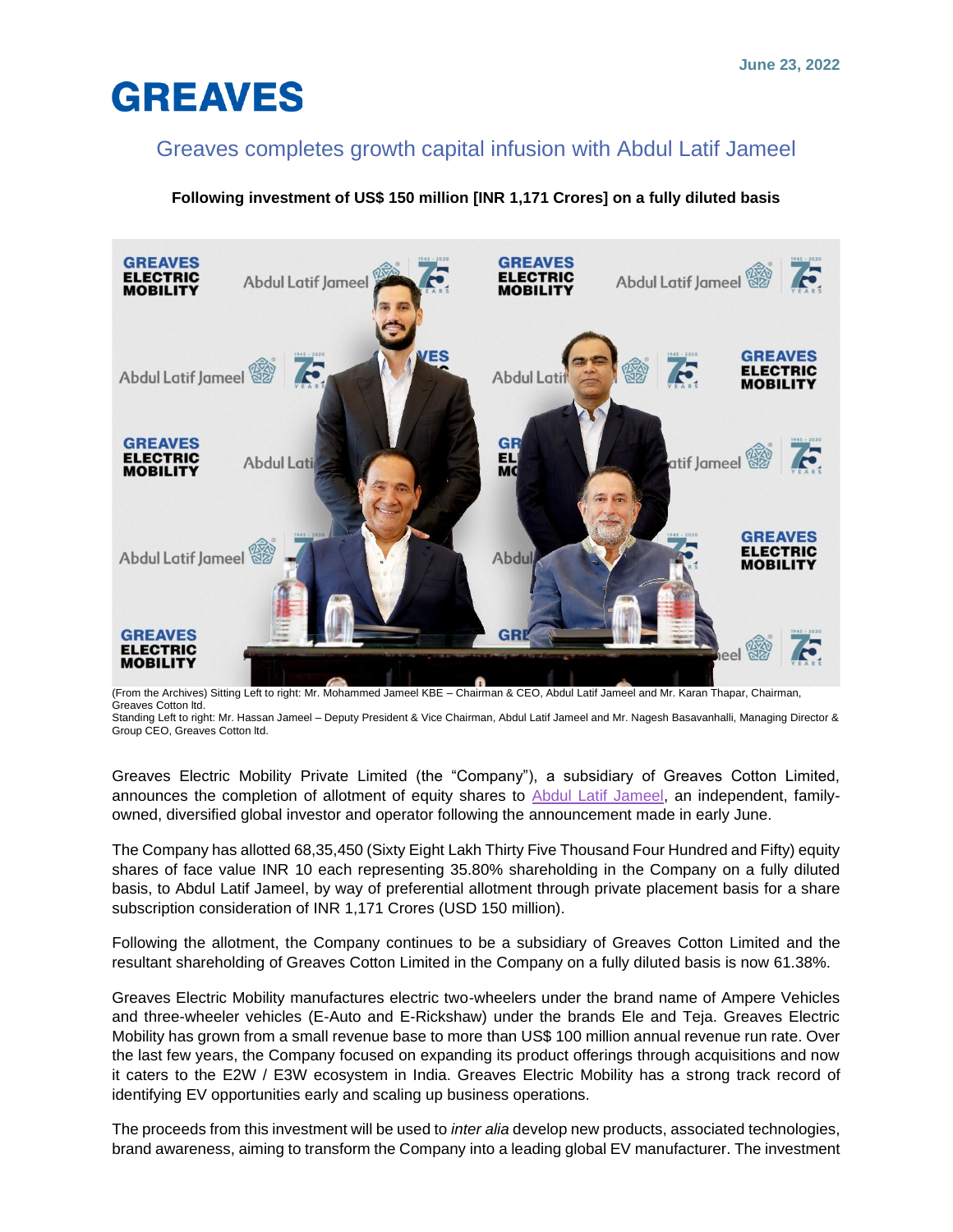# **GREAVES**

aims to support Greaves Electric Mobility as it transitions into the next phase of growth. This strategic investment marks a major milestone in the development of the E2W / E3W ecosystem in India, currently the world's fourth-largest automotive market where the share of EVs in the two-wheeler and three-wheeler segments is expected to increase significantly. These segments are less dependent on commercial charging infrastructure, unlike passenger cars.

By offering cleaner mobility options, Greaves Electric Mobility and Abdul Latif Jameel will assist India in achieving its objective of reducing carbon emissions by one billion tons by 2030. This is in line with their shared vision of striving to provide clean, affordable and safe mobility solutions.

#### ENDS

#### **About Greaves Electric Mobility**

Greaves Electric Mobility (GEM) is the electric mobility business of Greaves Cotton Limited. GEM has been in the business of EV technology, designing and manufacturing electric vehicles for the past 13 years. With a strong base of over 1.5 lakh (150,000) customers backed by comprehensive EV ecosystem support from Greaves, GEM is pushing boundaries to create an affordable and sustainable ecosystem for uninterrupted clean last-mile mobility solutions in the country. GEM has a strong presence in both electric 2-wheelers and electric 3-wheelers segments. Under electric 2 wheelers, Ampere is a fast growing e-scooter brand in the country with a strong presence in both B2C and B2B segments while Bestway with ELE brand (e-rickshaw) and MRL Auto with Teja brand (e-autos) are the other two fast growing businesses in the electric 3-wheelers segment. For more information, please visit:

<https://amperevehicles.com/> <https://ele3w.com/> <https://tejavehicles.com/>

#### **About Greaves Cotton Ltd**

Greaves Cotton Limited is a diversified multi-product and multi-location engineering company with a rich legacy and brand trust of over 163 years and has established itself as a key player impacting a billion lives every day. The Company today manufactures world-class products and solutions under various business units and is backed by comprehensive support from Greaves Retail Centers and smaller spare parts retail outlets across the country. For more information visit- [www.greavescotton.com](http://www.greavescotton.com/)

Greaves Cotton Limited, (CIN – L99999MH1922PLC000987) Unit No. 1A, 5th Floor, Tower 3, Equinox Business Park, LBS Marg, Kurla West, Mumbai 400070. +91-022-41711700

[marketing@greavescotton.com](mailto:marketing@greavescotton.com)

#### **About Abdul Latif Jameel**

Founded in 1945, and celebrating its 75th Anniversary in 2020, Abdul Latif Jameel is a private family-owned global investor and diversified business with interests that include investments, transportation and mobility, financial services, land and real estate, energy, and environmental services, health, consumer products, and advertising and media. The business has an operational presence in around 30 countries on six continents and employs some 11,000 people of over 40 nationalities. For more information, please visit [alj.com,](https://alj.com/) [jameel75.com,](https://jameel75.com/) emai[l media@alj.ae](mailto:media@alj.ae)

For further inquiries on Abdul Latif Jameel, feel free to reach out to our communications team o[n media@alj.ae](mailto:media@alj.ae) or on +971 4 448 0906

:لمزيد من المعلومات حول عبداللطيف جميل، يمكنكم التواصل عبر البريد الإلكتروني į **0906 448 4 +971** :أو عىل الرقم **[ae.alj@media](mailto:media@alj.ae)**

#### **For further information, please contact:**

| <b>Farooque Shaikh</b>            | Bijay Sharma / Anvita Raghuram              |
|-----------------------------------|---------------------------------------------|
| The PRactice                      | <b>Churchgate Partners</b>                  |
| E-mail: farooque@the-practice.net | Email: greavescotton@churchgatepartners.com |
| Mobile: +91-9594777764            | Tel: +91 22 6169 5988                       |